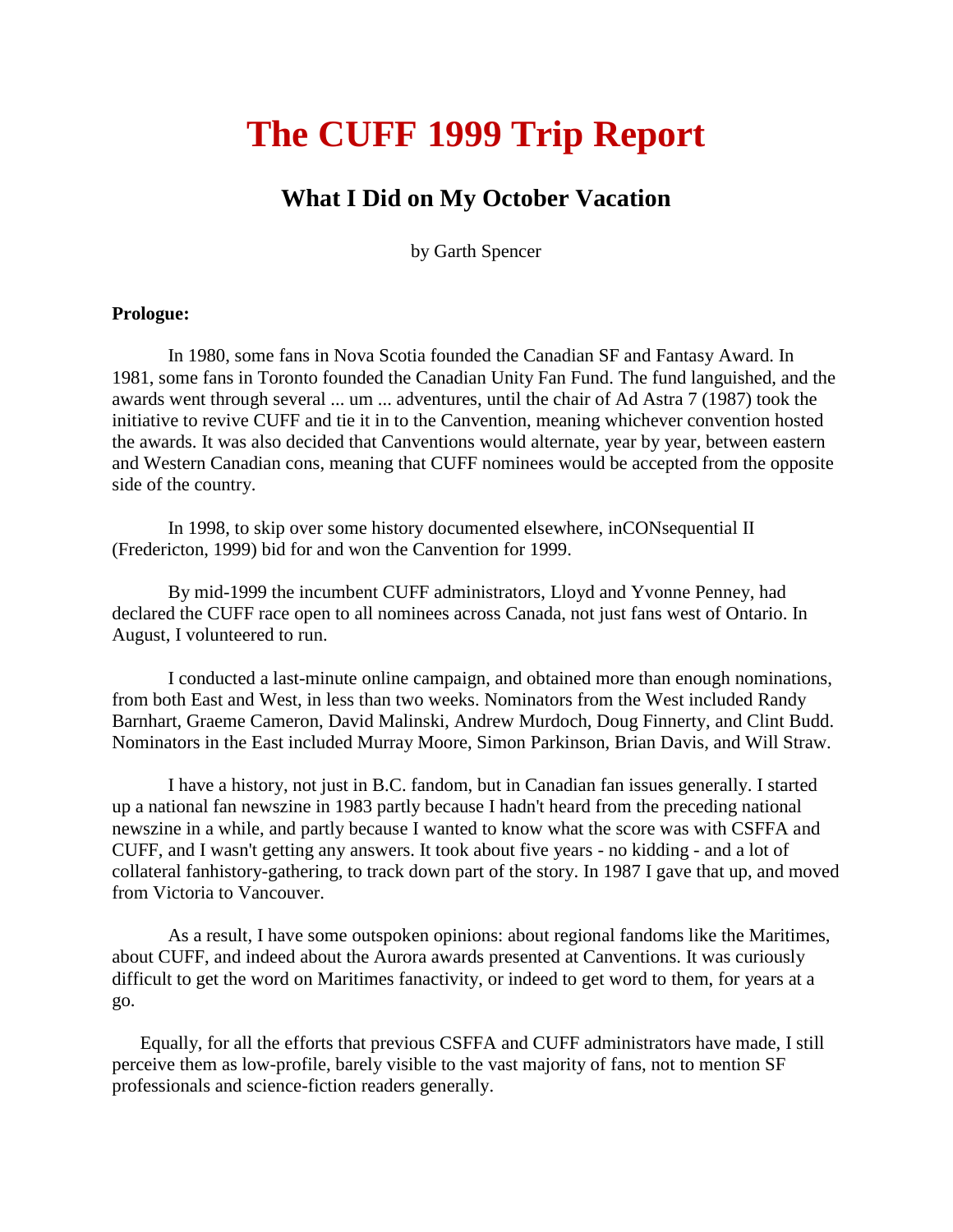In short, there are hurdles to overcome and not a little work to do.

#### **October 14, 1999:**

In a way it was inconvenient that I could only book a flight as far as Halifax, and that on Thursday; the room reservation I obtained at inCONsequential's venue began on Friday. In a way, though, it was just as well - a flight across the whole continent, and four time zones, takes six or seven hours, and then I faced another six-hour bus ride to Fredericton.

So I got a room for Thursday night at Keddy's Halifax hotel. Amusingly enough, inCONsequential's venue, the Lord Beaverbrook, is also a Keddy's hotel.

#### **October 15-17, 1999:**

 *Canvention 19/inCONsequential II at the Lord Beaverbrook Hotel, Fredericton, New Brunswick. Guest of Honour: Tanya Huff. Master of Ceremonies: Robert Sawyer. Also featuring Donna Barr (author of drawn books), Mary Ann Bramstrup (New Brunswick SF & F writer), Beverly Richardson (Gothic historian), K.V. Johansen (New Brunswick fantasy writer), and Garth Spencer (CUFF winner).*

 *That Sensitive Fannish Face*: Almost as soon as I went looking for registration I ran into one of the potential consultants on Maritimes fanhistory, John Mackenzie from Halifax. Shortly I met some more fans from Halifax, Fredericton, and the inCONsequential committee. By the time the first panel was running that I wanted to see, I had handed out cards and fanhistory drafts to John Mackenzie, Mary Ruth on the committee, Brian Davis (the chair), Andre Lieven of Ottawa, and famous writer types like GoHs Tanya Huff and Robert Sawyer. (Sawyer immediately spotted an error in one year's list of Aurora awards. Good, this is the sort of feedback I'm asking for.) Robert Sawyer also immediately enlightened me about some SF writers, and an SF market update - *Transversions*, for one thing, is now edited by Marcel Gagné and Sally Tomasevic. Jean-Louis Trudel, representing the National SF & Fantasy Society at the Canvention, updated me on the Quebec *milieu*: one of the SF revues, *imagine ...*, ceased publication last year.

 *Con survival panel* (6 pm Fri): at the point when I did catch up, this panel was discussing how a number of guests of honour, such as artists, have visited the Maritimes again. Some background to inCONsequential was covered (I had to be told why the consuite was called the "Elysian Fields 'uest House", after something in one of Tanya Huff's recent novels); the chaos that was the last Halcon; and the continuing problem that Maritime conventions have, making back their costs on T-shirts.

*Opening Ceremonies* (7 pm Fri): The usual welcoming remarks and introduction of Guests of Honour. I knew Robert Sawyer and Tanya Huff were listed, I had met Jean-Louis Trudel before, but I was surprised to meet artist Donna Barr again - I didn't recognize her in her new long-haired look, or in this East Coast context.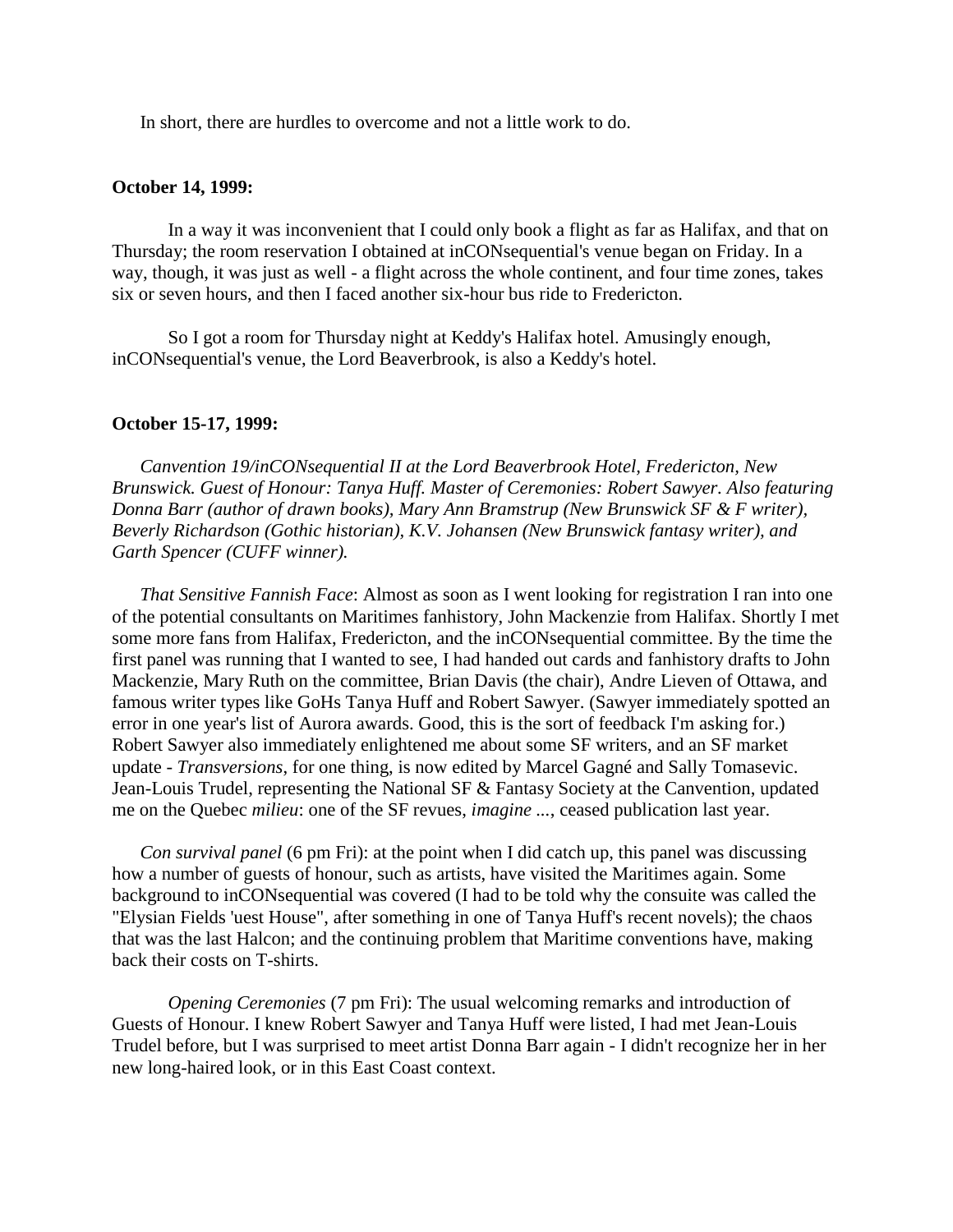*Fanhistory panel* (8 pm Fri): My concern in hosting this panel was to ask questions. Does any contemporary fan, chosen at random, know something about the history of fandom, or even care? Does any such representative fan realize there are some interesting, amusing or even practical things to get out of fanhistory? Or would he or she reflect that history is what we're doing right now?

 About a dozen people showed up. We rambled, as panels often do, but I think it was established that there is a history in fandom, it bears on what we do right now in clubs and cons, and I even stayed away from my tendency to focus on the negative. It may have helped that I started by setting up chairs in an oval, and offered some printouts of my Canvention and Maritimes fanhistory materials.

 Evening events were pretty much limited to the consuite; there were rumours that somebody might host a Toronto in 2003 bid party, but this didn't materialize. As it happened there were no room parties at inCONsequential II.

 It is of interest to note that inCONsequential's consuite is a "dry" consuite. Apparently, this is a general policy for Maritime conventions, ever since Halcon 10. (The story I got is that Maritime fandom experienced a phase when university students discovered their cons, and perceived them as a cheap place to get drunk and weird. Also, Maritime fans are generally concerned to present their fandom as a safe place to bring kids.) I commented that other cons in North America have similarly found reason not to serve alcohol.

#### **October 16, 1999**

Saturday morning I wandered outside and found a sort of farmer's market, a few blocks away, and had something for breakfast. My impressions of Fredericton were limited to the downtown area where the Lord Beaverbrook is situated. I was strongly reminded of Victoria, particularly the James Bay suburb around the provincial government buildings.

 Back at the con I sampled the Robots East and World Building panels, but found them very modestly attended. There was also *supposed* to be a presentation on the Kingcon SF society on Saturday afternoon, but no-one showed up.

 The artshow and dealers' room were limited to rather small rooms, but the level of artwork seemed to compare favourably to artshows at other North American conventions. I never did get to the dealers' room while it was open, heaven knows why.

 *Buffet dinner (6 pm) and Aurora Awards presentation* (8 pm Sat): For whatever reason, we presented the Aurora awards this year in reverse order. Robert Sawyer served as MC; Jean-Louis Trudel, Paul Valcour, Donna Barr and I took turns presenting the awards; I had agreed to present two of the fan awards, so to my dismay I was up first. I pray I didn't butcher the French translation too badly. Everybody but Donna Barr and myself accepted awards for winners who could not be in attendance.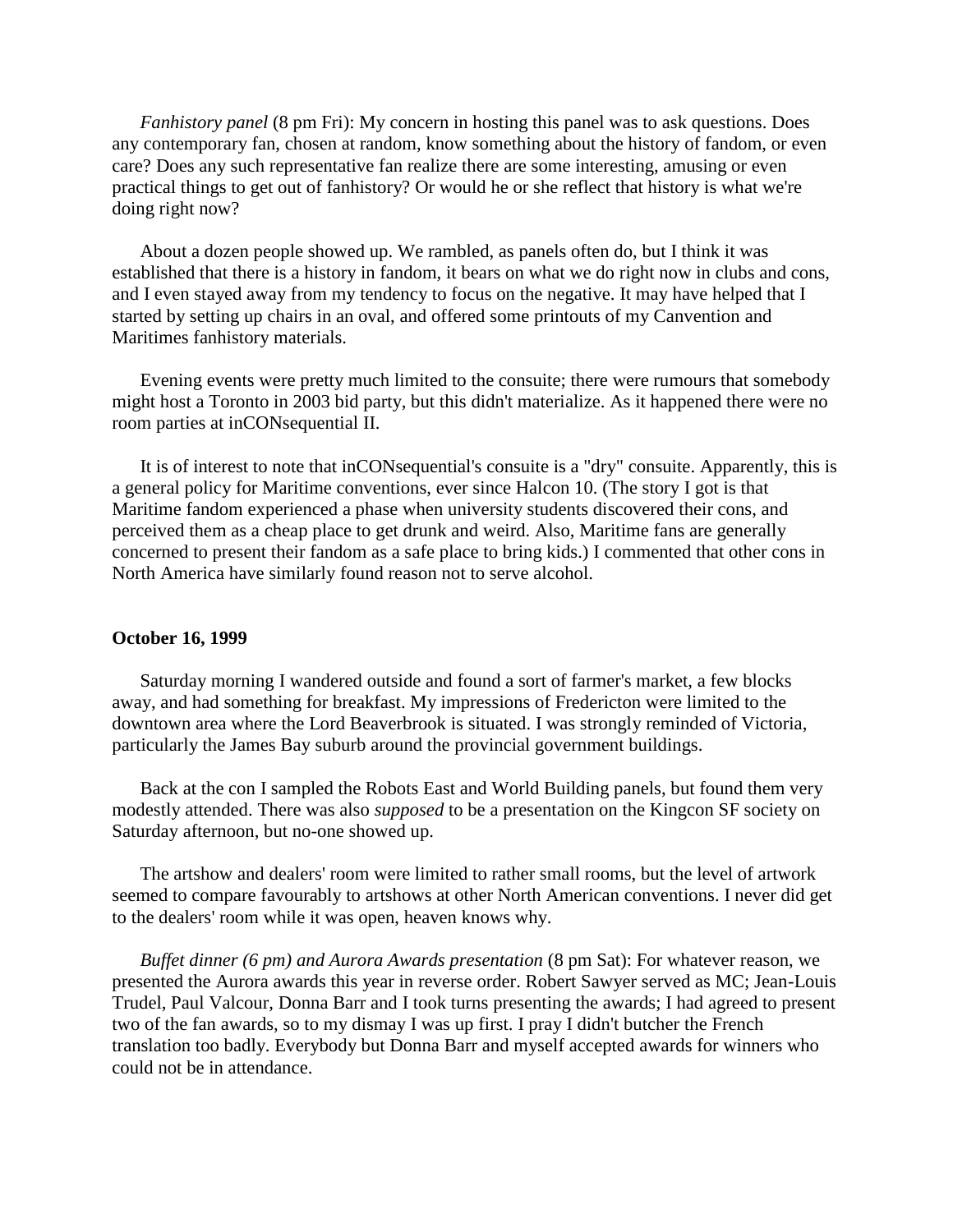- Fan achievement (other) went to Janet L. Hetherington, co-curator of the *60 Years of Superman* exhibit at the Nepean Museum
- Fan achievement (organizational) went to Ann Methe of Montreal, for chairing Con\*cept 98
- Fan achievement (fanzine) went to *Warp*, edited by Lynda Pelley for MonSFFA
- Artistic achievement went to Jean-Pierre Normand
- Best other French work went to «L'entreprise de Frankenstein» by John Dupuis (in *Solaris* 126)
- Best French-language (short form) went to «La Demoiselle sous la lune» by Guy Sirois (*Fantasy*, Fleuve Noire)
- Best French-language (long form) went to *Corps-machines et rêves d'anges*, by Alain Bergeron (Vents d'Ouest, 1997)
- Best other English work went to *Arrowdreams: An Anthology of Alternative Canadas*, by Mark Shainblum & John Dupuis, editors (Nuage Editions)
- Best English-language (short form) went to "Hockey's Night in Canada", by Edo van Belkom (in *Arrowdreams*)
- Best English-language (long form) went to *Darwinia*, by Robert Charles Wilson (Tor, June 1998)

 *Costume contest* (9 pm Sat): Mary Ruth recruited Donna Barr and myself and the representative of the Tanya Huff fan club to judge the costume masquerade contest. I think I was pretty useless at this exercise, partly because I can't distinctly remember the costumes or how they were judged, and partly because I didn't learn to judge costumes. I need some remedial education or something.

 There was a dance, but at that point I was wilting. I don't remember anything more from Saturday.

## **October 17, 1999**

*CUFF presentation* (10 am Sun): After more than half an hour, perhaps a dozen people showed up, which tends to support my conviction that it's pretty useless to schedule anything before 11 a.m. at a convention. To my dismay I found all the historical CSFFA/Canvention/CUFF chapbooks had gone, so I extemporized on fannish fanzine fandom, fan funds, the history of the Canadian Unity Fan Fund, and the topic of Getting The Word Out.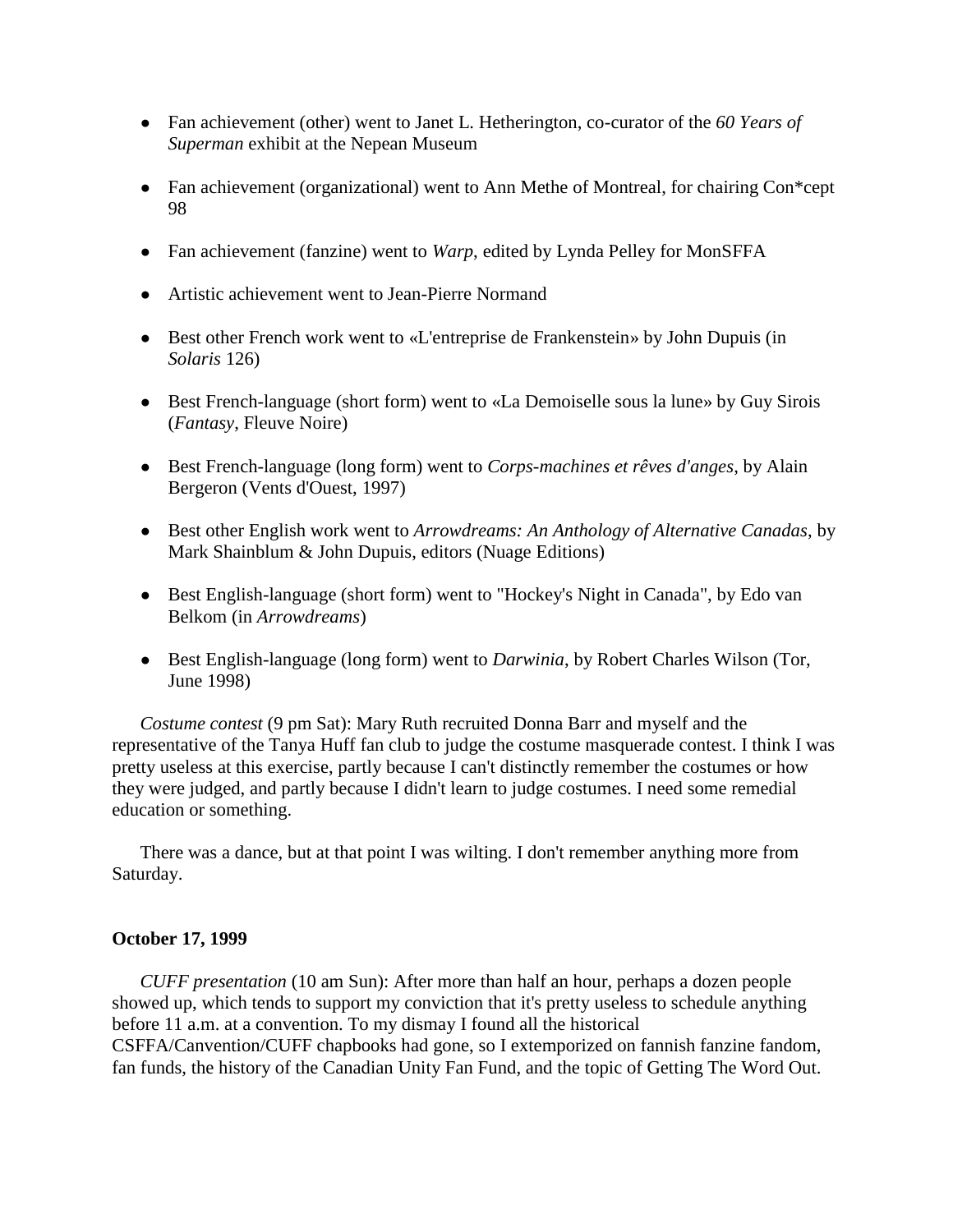At least one fan was interested to know, well, how do you apply to be nominated?, which I answered in a long-winded and roundabout fashion. I think I needed more coffee that morning.

Perhaps I should have set up the panel room today the way I did for the fanhistory panel, as no-one made offers for the sample CUFF sale items I displayed.

 *CSFFA Business Meeting* (noon Sun): A number of items were raised, discussed and settled at this meeting, with Paul Valcour chairing the meeting and Dennis Mullin serving as secretary.

 Two hours were budgeted for this business meeting, but it actually went on for three. Things kind of dragged after thirty to forty-five minutes, or maybe the panel room was a little close and crowded for the number of people there. Robert Sawyer later said it was a good, productive meeting; but I got fed up after nearly two hours and left, because I thought it was getting bogged down.

 It was decided, though, that TT2000 will host Canvention 20. (This convention was formerly known as Toronto Trek.) This year's chairs are Katherine Cheng and Kimberly Nash.

 There was also supposed to be a slave auction on Saturday, but practically no-one showed up.

 *Closing Ceremonies* (3 pm Sun): All the guests expressed their appreciation of Fredericton, and of the hospitality they received at inCONsequential II. Brian Davis mentioned that inCONsequential I had been a good con, inCONsequential II had been even better. I was asked to say a few words, stood up and said "A few words!" and sat down to equal applause. (Hey, it worked for Robert Runte in Victoria.)

*Dead Dog*: this was mostly fun, and intimate, since perhaps two or three dozen people were left out of 78 or 79 attendees.

 I'm not real proud of my exhibition of temper at Robert Sawyer; I was really appalled at the CSFFA meeting, and kept saying so, heatedly. But Sawyer, and Tanya Huff, and Patricia Evans all assured me that meetings usually are slow, and inefficient, even in professional associations and conferences.

I guess it's just as well, for me and for you, that CUFF is not run by a committee.

#### **October 18, 1999**

Preliminary CUFF 1999 statement (as at October 31/99)

 Some other expenses I covered out of my own funds, such as taxis, a night's stay in Halifax, and the bus fare to and from Fredericton.